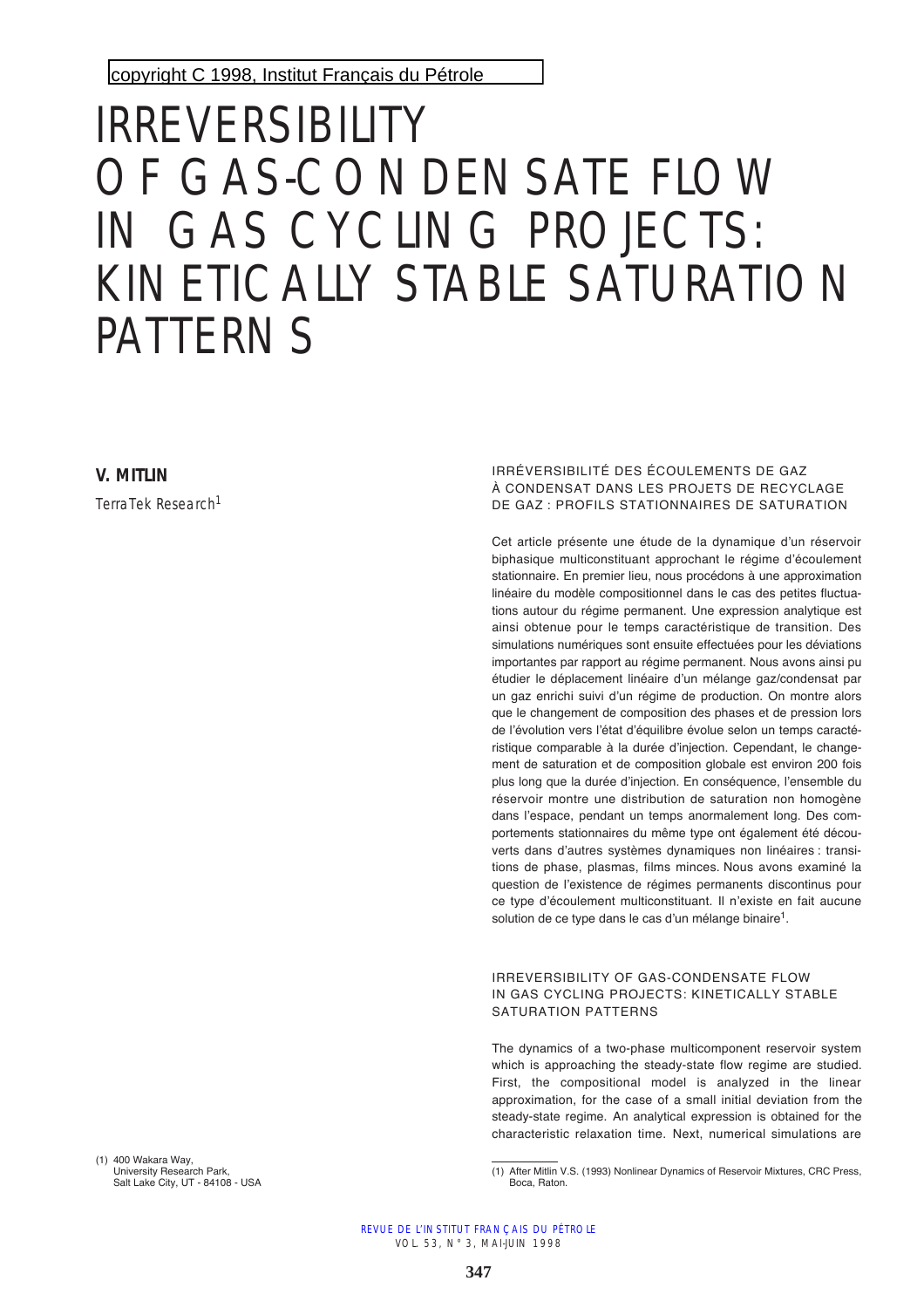performed for situations where there is a substantial deviation from the steady-state regime. The linear injection of an enriched gas into a gas-condensate reservoir, followed by the extraction regime, is simulated. It is shown that the change in phase compositions and pressure on the way to equilibrium proceeds with characteristic times of the order of the injection time. However, the change in the saturation and overall composition takes approximately 200 times longer than the injection time. Thus, the reservoir system manifests a spatially inhomogeneous saturation distribution for an abnormally long time. Similar kinetically stable patterns have been also discovered in the nonlinear dynamics of phase transitions, plasma, and thin films. The question of the existence of discontinuous steady states for this multicomponent flow is considered. In the case of a binary mixture, it is shown that such solutions do not exist $1$ .

#### CIRCULACIONES DE GAS-CONDENSADO EN LOS PROYECTOS DE RECIRCULACIÓN DE GAS : PERFILES DE SATURACIÓN CINÉTICAMENTE ESTABLES

Se ha procedido al estudio de la dinámica de un yacimiento bifásico multicomponentes en situaciones cercanas del régimen de circulación estacionaria. En primer lugar, se procede al análisis del modelo composicional, por aproximación lineal al tratarse de las pequeñas fluctuaciones en torno del régimen permanente. Se obtiene de tal modo una expresión analítica para el tiempo característico de transición. A continuación, se emprenden simulaciones numéricas para los desvíos importantes con respecto al régimen permanente. Se estudia de tal modo el desplazamiento lineal de una mezcla gas/condensado por un gas enriquecido seguido de un régimen de extracción. Se demuestra que la modificación de la composición de fases y de la presión durante la evolución tendiente hacia el estado de equilibrio evoluciona a su vez según un tiempo característico de la misma magnitud que el tiempo de inyección. La modificación de saturación y de composición global precisa un tiempo, que aproximadamente, es unas 200 veces mayor que el tiempo de inyección. Por consiguiente, el conjunto del yacimiento muestra una distribución de saturación no homogénea en el espacio, y ello durante un lapso de tiempo anormalmente dilatado. También se han descubierto en las dinámicas no lineales de las transiciones de fase, del plasma y de las películas finas, diversos modelos cinéticamente estables del mismo tipo. Se ha examinado y demostrado que no existe ninguna solución de este género en el caso de una mezcla binaria al tratarse de la existencia de regímenes permanentes discontinuos para este tipo de circulación de componentes múltiples<sup>1</sup>.

#### **1 MATHEMATICAL MODEL**

If capillary and gravitational forces and molecular diffusion are neglected, the system of equations for multicomponent isothermal flow through porous media can be written in the following form, presuming local equilibrium (Collins, 1990):

$$
\nabla (k\beta_i \nabla P) = \frac{\partial (\phi N z_i)}{\partial t}, i = 1, ..., n; \n\beta_i = \frac{k_g \rho_g y_i}{\mu_g M_g} + \frac{k_c \rho_c x_i}{\mu_c M_c}; \quad N = \frac{Sp_c}{M_c} + \frac{(1 - S)\rho_g}{M_g}; \nz_i = V y_i + (1 - V)x_i; \quad \frac{y_i}{x_i} = K_i; \nS = \frac{(1 - V)\rho_g M_c}{(1 - V)\rho_g M_c + V\rho_c M_g}; \quad \sum_{i=1}^n \frac{(K_i - 1)z_i}{1 + V(K_i - 1)} = 0
$$
\n(11.1)

Here, *P* is the pressure;  $\rho_{g,c}$ ,  $\mu_{g,c}$ ,  $k_{g,c}$ , and  $M_{g,c}$  are the densities, viscosities, relative permeabilities, and molecular weights of the gas and liquid (condensate) phases;  $K_i$ ,  $x_i$ ,  $y_i$  and  $z_i$  are the equilibrium constant and the mole fractions of the i-th component in the liquid, in the gas, and in the mixture;  $k$  and  $\phi$  are the absolute permeability and the porosity; *S* is the liquid saturation; *N* is the total molar density of the mixture;  $\beta$ , is the mobility coefficient of the i-th component; and *V* is the mole fraction of the gas phase.

The system of Equations (1.1) probably is the most popular model to describe the dynamics of compositional reservoir flow. The literature on compositional modeling is huge (see, for example, the reviews in Aziz and Settari (1979) and Lake (1989). In this paper the model (1.1) will be studied within the general hydrodynamic framework. Specifically, the dynamics of the parameters describing the compositional flow (i.e. the pressure, the phase compositions, the saturation, and the overall compositions) in transient processes, i.e. on the way to the steady-state flow regime, will be studied. This question is considered both for small initial deviations of these parameters from their steady-state values (which will be done analytically, in the linear approximation) and for large deviations (which requires numerical simulations). It will be demonstrated that in the case of large deviations, the dynamics can drastically differ from the predictions of the linear theory.

<sup>(1)</sup> After Mitlin V.S. (1993) Nonlinear Dynamics of Reservoir Mixtures, CRC Press, Boca, Raton.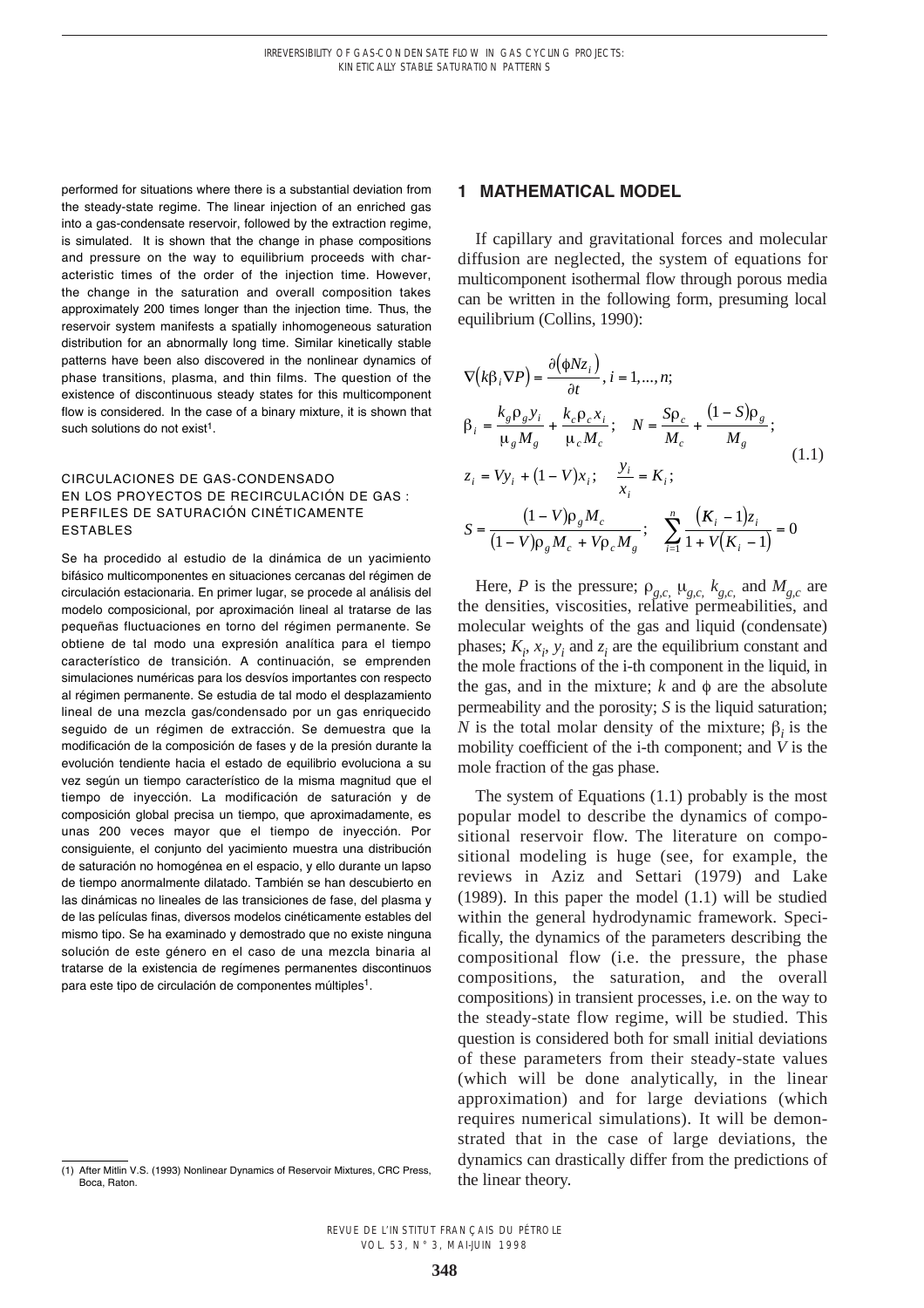## **2 SMALL FLUCTUATIONS: THE LINEAR APPROXIMATION**

First, the problem of how the system goes over into the steady-state solution, when this solution is fairly close to the spatially homogeneous solution and the initial deviation of the system from the steady-state regime is fairly small, will be studied. This can be done by linearizing the system of equations in (1.1) with reference to the spatially homogeneous solution  $(P = constant; z<sub>i</sub> = constant)$ . This linearization yields:

$$
\frac{\partial P'}{\partial t} = I\nabla^2 P'; \frac{\partial z'_i}{\partial t} = \frac{k}{\phi N} \left(\beta_i - z_i \beta\right) \nabla^2 P', \quad i = 1, ..., n-1 \tag{2.1}
$$

$$
I = \frac{k}{\phi} \left( \frac{\partial N}{\partial P} \right)^{-1} \left[ \beta - \sum_{i=1}^{n-1} \frac{1}{N} \frac{\partial N}{\partial z_i} (\beta_i - z_i \beta) \right], \quad \beta = \sum_{i=1}^{n} \beta_i \quad (2.2)
$$

where  $P'$  and  $z_1'$  are the fluctuations relative to the spatially homogeneous solution, and  $\beta$  is the mobility coefficient of the two-phase mixture. The quantity *I* in Equations  $(2.1)$  and  $(2.2)$  is the rate of relaxation to a spatially homogeneous state. This quantity, *I*, was previously introduced in the literature in connection with the behavior of autowaves in two-phase compositional flow (Mitlin, 1990). It is clear from Equation  $(2.1)$  that *I* determines (for constant *k* and  $\phi$ ) the evolution of the system in the linear approximation.

For a binary mixture, the phase compositions, densities, and viscosities depend on the pressure only. Taking *P* and *S* as the independent variables, Equation (2.2) can be rewritten:

$$
I = \frac{k}{\phi} \left[ \beta_1 \left( \frac{\rho_c x_2}{M_1} - \frac{\rho_g y_2}{M_g} \right) - \beta_2 \left( \frac{\rho_c x_1}{M_1} - \frac{\rho_g y_1}{M_g} \right) \right] \times
$$
  

$$
\left[ \left( \frac{\rho_c x_2}{M_1} - \frac{\rho_g y_2}{M_g} \right) \left( S \frac{\partial}{\partial P} \left( \frac{\rho_c x_1}{M_1} \right) + (1 - S) \frac{\partial}{\partial P} \left( \frac{\rho_g y_1}{M_g} \right) \right) - \left( \frac{\rho_c x_1}{M_1} - \frac{\rho_g y_1}{M_g} \right) \left( S \frac{\partial}{\partial P} \left( \frac{\rho_c x_2}{M_1} \right) + (1 - S) \frac{\partial}{\partial P} \left( \frac{\rho_g y_2}{M_g} \right) \right) \right]^{-1} (2.3)
$$

Figure 1 shows the dependency of the quantity  $I^* = \phi I/k$  on *S*, as determined from Equation (2.3) for various pressures. The mixture used in the calculations in Figure 1, consists of methane (75%) and *n*-hexane (25%), at 335°K. The properties of the two-phase mixture were calculated from the Peng-Robinson equation of state. The relative permeability

functions were taken to have the following form (Corey, 1986):

$$
k_c = \left(\frac{S - 0.36}{0.64}\right)^3, \ k_g = \left(\frac{0.88 - S}{0.88}\right)^3, \ 0.36 < S < 0.88
$$



Dependence of the relaxation rate at the pore scale on liquid saturation *S* for different pressures *P* and a given mixture composition. 1: *P* = 8 MPa; 2: *P* = 12 MPa; 3: *P* = 17 MPa.

Curves 1 through 3 in Figure 1 are developed at pressures of  $P = 8$ , 12 and 17 MPa, respectively. The curves are convex downward, the minimum being reached at  $S \sim 0.6$ -0.8. With an increase in pressure, the relaxation rate for the pure gas decreases, while the relaxation rate for the liquid increases. This is associated with the convergence of the phase properties as the upper pressure limit of the two-phase region and hence the critical point is approached. From Figure 1, it also follows that as the pressure increases the minimum of the relaxation rate is shifted towards the left. Note that *I*\* corresponds to the reciprocal of the relaxation time on scales of the order of the pore channels. The evolution on scales *L* is determined in the linear approximation by characteristic times of the order of  $L^2/I$ .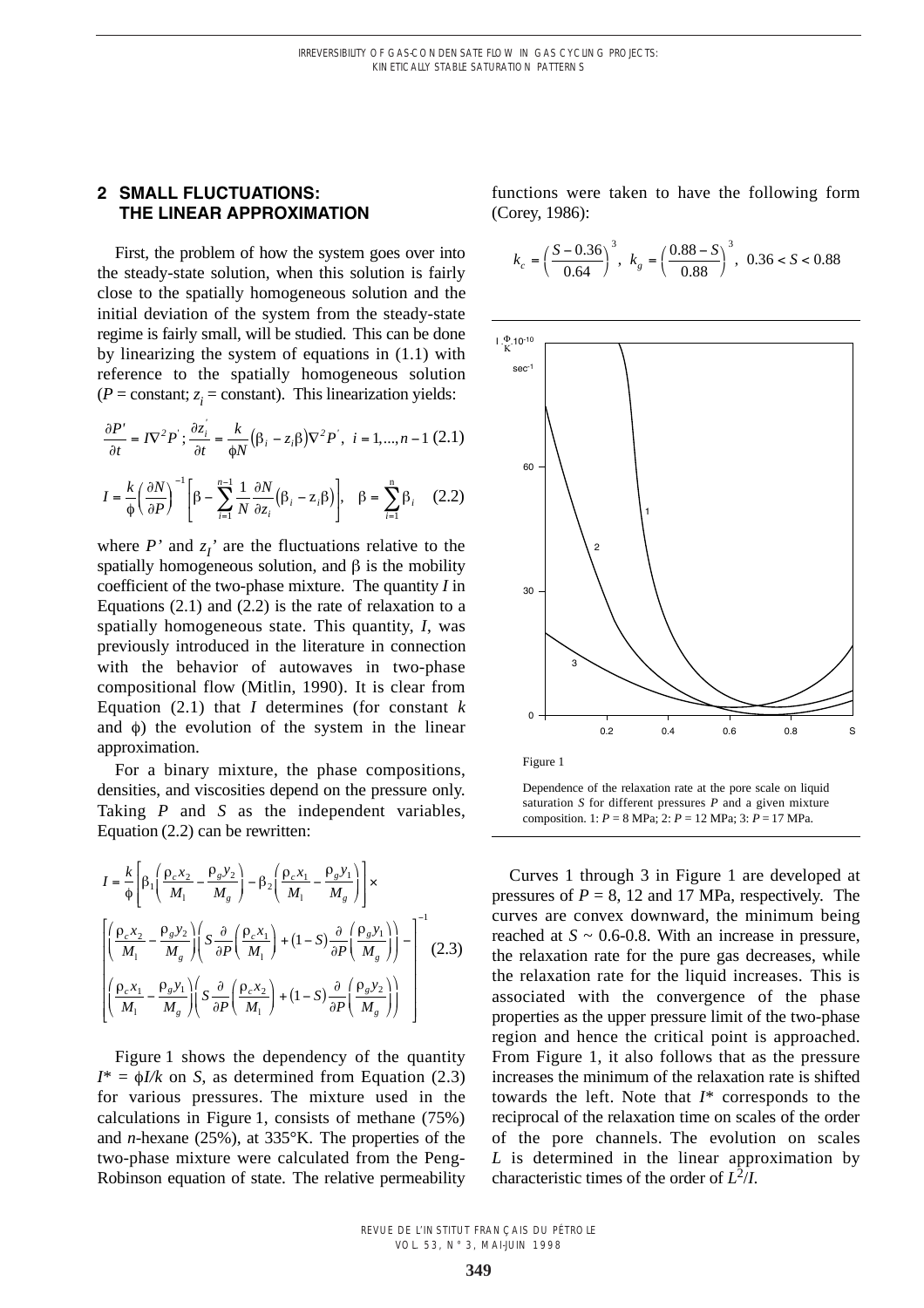## **3 NUMERICAL SIMULATION OF A GAS CYCLING TREATMENT: A NONLINEAR SLOWDOWN**

If deviations from the steady-state solution are not small, the relaxation process can only be characterized by solving the nonlinear system (1.1) numerically. The results of calculating the recovery of gas-condensate mixture from one end of a two-dimensional linear reservoir after injecting an enriched gas through the same end are presented below. A compositional simulator was used to solve this problem. This simulator is described elsewhere (Mitlin, 1993).

The initial and boundary conditions are as follows:

$$
t = 0: P(r, 0) = P^{0}, z_{i}(r, 0) = z_{i}^{0}, i = 1, ..., n, 0 < r < L
$$
  
\n
$$
t < t^{*}: z_{i}(0, t) = \delta_{i}, i = 1, ..., n, -\frac{k\beta}{N}\frac{\partial P}{\partial r} = v, r = 0
$$
  
\n
$$
t \ge t^{*}: \frac{k\beta}{N}\frac{\partial P}{\partial r} = v, N = N(\Gamma_{1}, ..., \Gamma_{n-1}, P), \Gamma_{i} = \frac{\beta_{i}}{\beta}, r = 0
$$
  
\n
$$
P(L, t) = P^{0}, z_{i}(L, t) = z_{i}^{0}, r = L
$$

Here,  $\nu$  is the flow velocity at the inlet; the quantity *t*\* corresponds to the dimensionless time (representative of the number of pore volumes injected):

$$
\tau = (vt)/(\phi L) = 0.75
$$
,  $(\phi L)/v = 96\,000$  s

The composition of the injected gas,  $\delta_i$ , was 66% methane, 10% ethane, 10% propane, and 14% butane. The other initial data are the same as those reported in Guzhov and Mitlin (1986).

Figure 2 presents saturation profiles at various times. Curve 1 corresponds to the end of injection. Curves 2 through 6 represent  $\tau = 1, 2, 30, 110$  and 170. Clearly, the process of relaxation of the *S* fluctuations proceeds in two stages. For  $\tau = 1$  to 3, the tail of the liquid-phase bank flows towards the reservoir inlet. The saturation at the inlet then falls sharply, and at  $\tau = 10$  a saturation profile with a sharp bend is formed (curve 4). The steady-state regime is reached at time  $\tau = 160$ .

Figure 3 shows the process characteristics as a function of  $ln(\tau+1)$ . Curve 1 corresponds to *S*(0, *t*), and curve 2 represents  $\Delta P = P(0, t) - P(L, t)$ . The evolution of pressure, as distinct from saturation, takes place during the first stage of the relaxation process. The phase compositions also reach their steady-state values over only several units of  $\tau$ . The calculations described here were performed for a ten-component mixture: as an example, the dependence of the methane fraction in

the gas phase is shown by curve 3. The slow evolution of *S* takes place at almost steady-state pressure and phase composition distributions. The overall composition,  $z_i$ , then varies to the extent that *S* varies. This means that at large times of the process the multicomponent reservoir mixture effectively behaves like a quasi-binary system.





Dissipation of a condensate bank: evolution of the saturation profile on the way to the steady-state flow regime. 1: end of injection; 2 to 6:  $\tau$  = 1, 2, 30, 110 and 170 respectively.



(saturation, overall composition) variables in the system. 1: *S*(0,*t*); 2:  $\Delta P = P(0,t) - P(L,t)$ ; 3: molar fraction of methane in the gas phase.

It should be noted that an approximate solution of Equations (1.1), with the time-dependent saturation and time-independent pressure and phase compositions, has been proposed earlier by Nikolaevsky (1990). Specifically, assuming the immobility of one of the fluid phases (for instance, the liquid phase), the compositional model (1.1) can be transformed into a system of ordinary differential equations, if the phase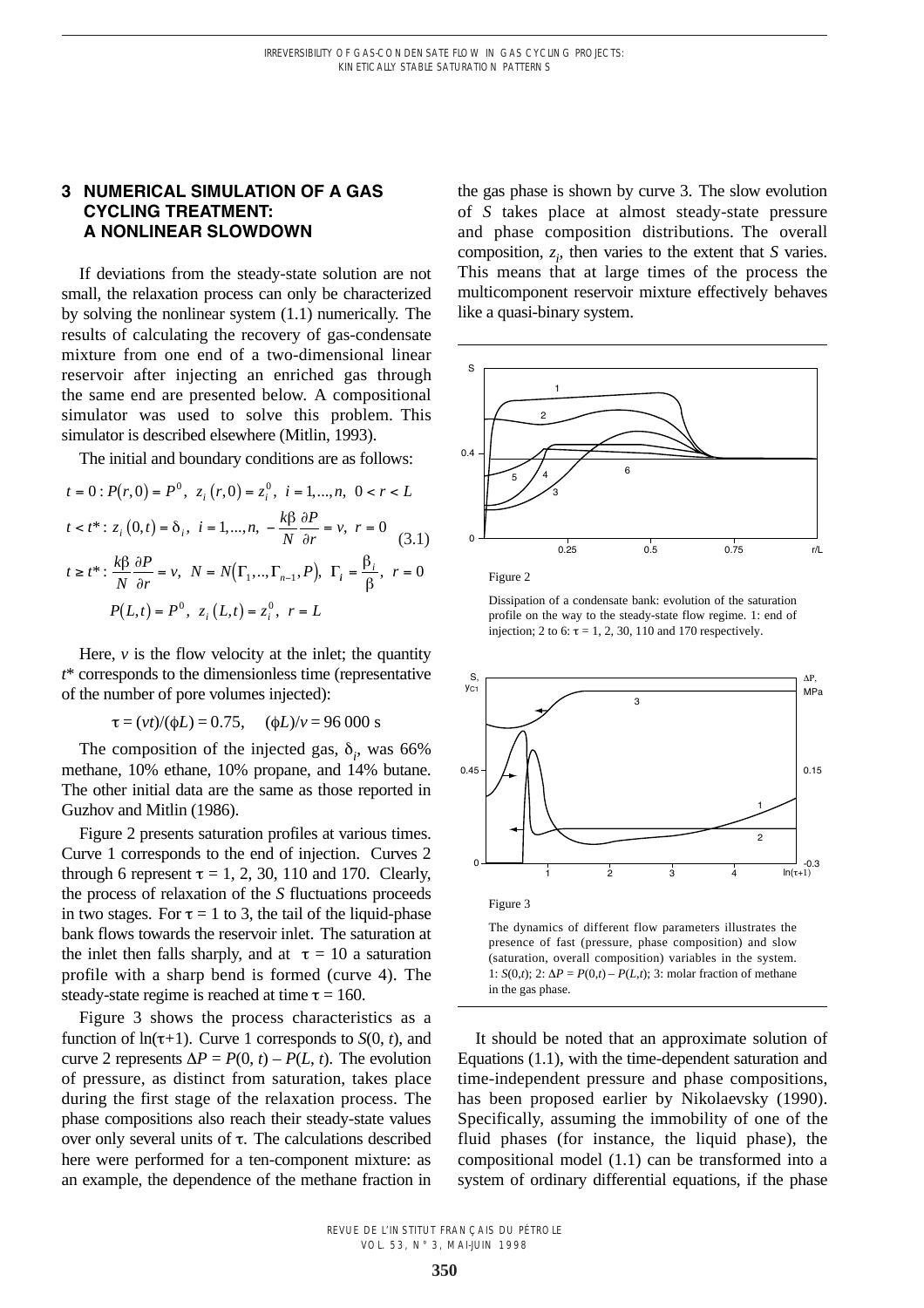compositions and pressure are assumed to be timeindependent. This solution was used to describe the accumulation of condensate in the near-well zone.

The binary mixture used in the previous section in calculating *I*, was chosen to serve as a conditional binary example of the multicomponent mixture used in the numerical simulations. Thus, the characteristic relaxation time can be determined from the linear theory (Eq. (2.3)) on the basis of the following data:  $I^* = 1.5 \cdot 10^{11} \text{ s}^{-1}$ ,  $k = 10^{-14} \text{ m}^2$ ,  $L = 5 \text{ m}$ ,  $\phi = 0.222$ , and in order of magnitude amounts to only 1000 s. Note that the "nonlinear" relaxation time determined from numerical simulation is about four orders larger than the one determined in the linear approximation. This suggests the inapplicability of linear description in the case of large deviations from the steady-state regime.

The numerical simulations were carried out using various space and time steps. In all cases, after rapid changes in phase compositions and pressure, a subsequent slow saturation evolution was observed. This suggests that when a highly inhomogeneous space distribution of *S* and  $z_i$  has somehow been created in the reservoir, an accurate determination of the reservoir composition may require much larger observation times than are typically used.

## **4 KINETICALLY STABLE SATURATION PATTERNS**

The time required for formation of the *S* "fluctuation" (the condensate bank) differs from its relaxation time by two orders. Such a difference in system behavior during injection and subsequent recovery regimes is associated with the irreversibility of discontinuous flow (Rozhdestvensky and Yanenko, 1978). Another noticeable fact is the formation (at  $\tau = 10$ ) of a saturation profile with a sharp bend (curve 4 in Figure 2), followed by an extremely strong slowdown of the relaxation process. The existence of alternating stages of evolution with sharply different times on the way to the equilibrium state has also been observed in the nonlinear theory of spinodal decomposition, in the nonlinear dynamics of plasma, in the nonlinear dynamics of phase transition in dense viscous media, and in the nonlinear dynamics of dewetting (Mitlin, Manevich and Erukhimovich, 1985; Mitlin and Manevich, 1990; Mitlin and Manevich,

1992; Mitlin and Petviashvili, 1994). All of these models have some commonality. Specifically, an inhomogeneous space structure forms, as a result of evolution. Despite the fact that the structure is itself unstable, the system slows down on it for an abnormally large time. In numerical experiments, if one is unaware of the instability of the structure, one can miss the slowdown with the end of the evolution. This nonlinear phenomenon is referred to as kinetically stable structures. A comprehensive review of kinetically stable structures may be found in Mitlin (1993), Chapter 8.

# **5 NONEXISTENCE OF DISCONTINUOUS STEADY-STATE SOLUTIONS AND THE PROBLEM OF ESTIMATING THE RESERVES OF A GAS-CONDENSATE FIELD**

A problem similar to that considered in Section 3 was solved for the plane-radial case in Mitlin (1987). However, the entire relaxation process was not traced owing to the very large computation time involved. Subject to computational constraints, the formation of a saturation profile with a sharp bend that differs from the known steady-state solution and is extremely slowly transformed suggested that the system also may have a discontinuous steady-state solution. The question of whether such discontinuous steady-state solutions exist will be considered below in more detail.

In finding a steady-state solution of the model (1.1) the overall composition (and the saturation value) of a reservoir mixture is determined by the pressure and overall composition (invariant along the streamlines) in the flow using the following relations (see, for instance, Nikolaevsky, 1990).

$$
\Gamma_i^0 = \Gamma_i (z_1, ..., z_{n-1}, P), \quad i = 1, ..., n-1 \quad (5.1)
$$

In Equation (5.1),  $\Gamma_i^0$  is the composition in the flow at the boundary of the flow region; in the case of steady-state flow to a production well, this is the composition of the produced mixture. If system (5.1) can be solved for  $z_i$ , all flow characteristics are then functions of *P* and the steady-state flow can be determined from the Laplace equation for the flow potential function. The question is then as follows: "Is the system  $(5.1)$  always solvable for  $z_i$  and, consequently, is it possible for the steady-state solution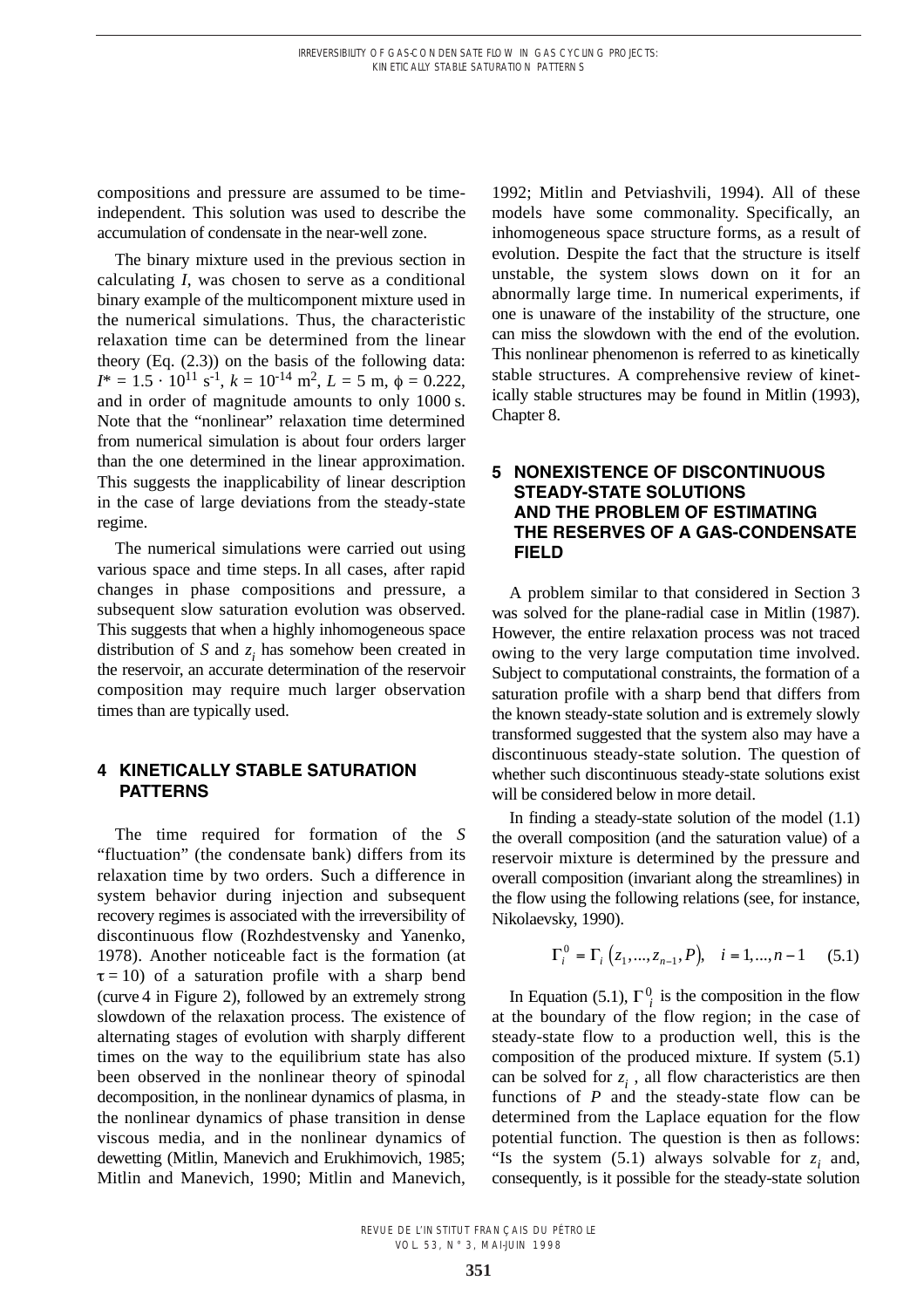to be multi-valued, in which it becomes necessary to formally introduce a discontinuity?" (Whitham, 1974).

The question of whether system (5.1) can be solved is critical. The reserves of a gas-condensate field are estimated by analyzing the composition of the production stream, i.e. the quantities  $\Gamma_i^0$ . If the relationship between the composition in the flow and in the reservoir is not single-valued, estimation of reserves would require additional data. The question posed can be generalized further: "What is the number of possible solutions for system (5.1), for given *P* and  $\Gamma^0_i$ ?". For mixtures with  $n>2$ , this is unknown. In particular, it is not known whether a solution to system (5.1) always exists. However, for binary mixtures, it is possible to prove single-valued solvability of system (5.1), as is shown below.

The condition for solvability is written in the form:

$$
\det \left\{ \frac{\partial \Gamma_i}{\partial z_j} \right\} \neq 0 \tag{5.2}
$$

Since a binary mixture can be described in terms of two independent variables, *P* and *S*, condition (5.2) can be written as:

$$
\frac{\partial \Gamma_1}{\partial S} \neq 0, \quad \Gamma_1 = \frac{\frac{k_g}{k_c} \frac{\rho_g y_1}{\mu_g M_g} + \frac{\rho_c x_1}{\mu_c M_c}}{\frac{k_g}{k_c} \frac{\rho_g}{\mu_g M_g} + \frac{\rho_c}{\mu_c M_c}}
$$
(5.3)

All the functions in Equation (5.3), except for  $k_{g,c}$ , depend only on  $P$ . Equation  $(5.3)$  can be rewritten in the form:

$$
\frac{d}{dS} \left( \frac{k_g}{k_c} \right) \left( y_1 - x_1 \right) \frac{\rho_g \rho_c}{\mu_g M_g \mu_c M_c} \neq 0 \tag{5.4}
$$

For a binary mixture, in the plane "pressure-fraction of the first component", the branches of the phase diagram corresponding to the gas and liquid phases close up only at the critical point (Amyx, Bass, Whiting, 1960). Thus, in the two-phase region of the phase diagram the sign of the quantity  $y_1 - x_1$  does not change, and  $y_1-x_1$  cannot vanish.

The derivative in Equation (5.4) can be expressed in the form:

$$
\frac{d}{dS}\left(\frac{k_g}{k_c}\right) = \frac{\frac{dk_g}{dS}k_c - \frac{dk_c}{dS}k_g}{k_c^2}
$$
\n(5.5)

For saturations corresponding to immobility of one of the phases, there are no non-trivial steady-state solutions (Nikolaevsky, 1990). If both phases are mobile, the right-hand-side of Equation (5.5) vanishes if:

$$
\frac{dk_g}{dS} / \frac{dk_c}{dS} = \frac{k_g}{k_c}
$$
 (5.6)

The left-hand-side of Equation (5.6) is less than zero, and the right-hand-side is greater than zero, which is not possible. This proves the solvability of system (5.1) for a binary mixture.

#### **DISCUSSION AND CONCLUSIONS**

In this work, a popular compositional flow model has been considered. Relaxation to a steady-state flow regime was studied for a case where the initial state of the reservoir system is close to the steady state and when it is far from it. Both linear and nonlinear descriptions of the relaxation process in the reservoir system were considered. The linear description used an analytical approximation. The nonlinear analysis relied on numerical simulations. The following conclusions may be drawn from these evaluations.

For a linear description, the relaxation process can be characterized by the relaxation rate, *I*. For a binary mixture, the relaxation rate is a non-monotonic function of saturation, the slowest relaxation is observed at a saturation level corresponding to mobility of both phases.

For a nonlinear representation, the relaxation process is much more complex. Displacement of a gascondensate mixture by an enriched gas, with subsequent transition to the recovery regime, was numerically evaluated. It was shown that the time required for formation of a condensate bank was two orders of magnitude smaller than the time for its dissipation.

The characteristic relaxation time determined in the linear approximation is four orders of magnitude smaller than the "nonlinear" relaxation time for a large (the condensate bank) fluctuation.

"Nonlinear" relaxation times are very different for different variables describing the system. For example, pressure and phase composition relaxation times are two orders of magnitude smaller than those for saturation and overall composition.

It is argued that the observed nonlinear slowdown of the reservoir system at a certain inhomogeneous